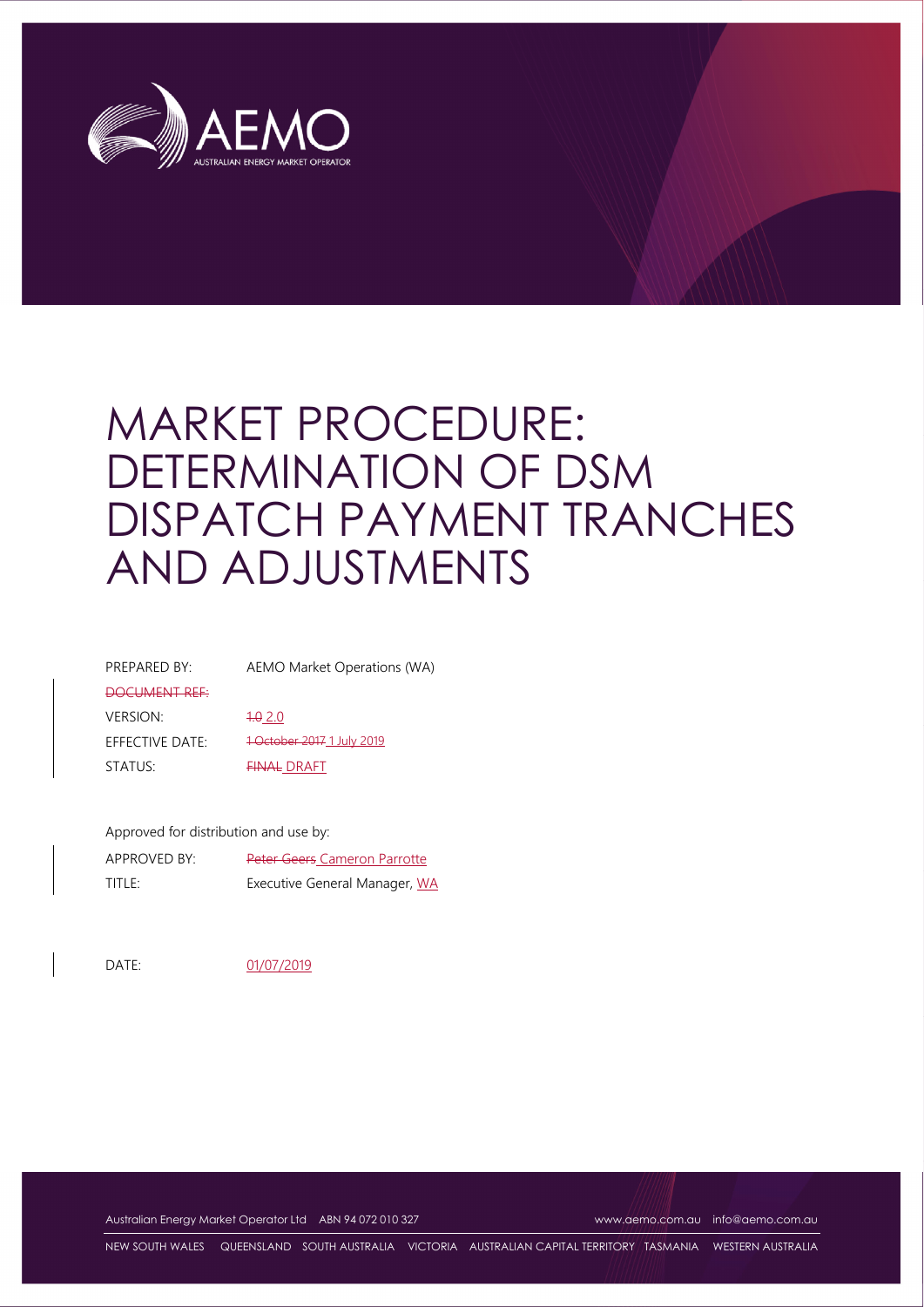

# **VERSION RELEASE HISTORY**

| Version | <b>Effective Date</b> | Summary of Changes                                                                                                                                                                                                                                                       |
|---------|-----------------------|--------------------------------------------------------------------------------------------------------------------------------------------------------------------------------------------------------------------------------------------------------------------------|
| 1.0     | 1 October 2017        | New Market Procedure as required by amending Wholesale Electricity Market Rules                                                                                                                                                                                          |
| 2.0     | 1 July 2019           | Amendments to Market Procedure resulting from AEPC 2019 06 relating to:<br>Rule Change Proposal RC 2014 06 Removal of Resource Plans and<br>Dispatchable Loads.<br>Transfer to revised AEMO Procedure template, formatting amendments and<br>minor administrive changes. |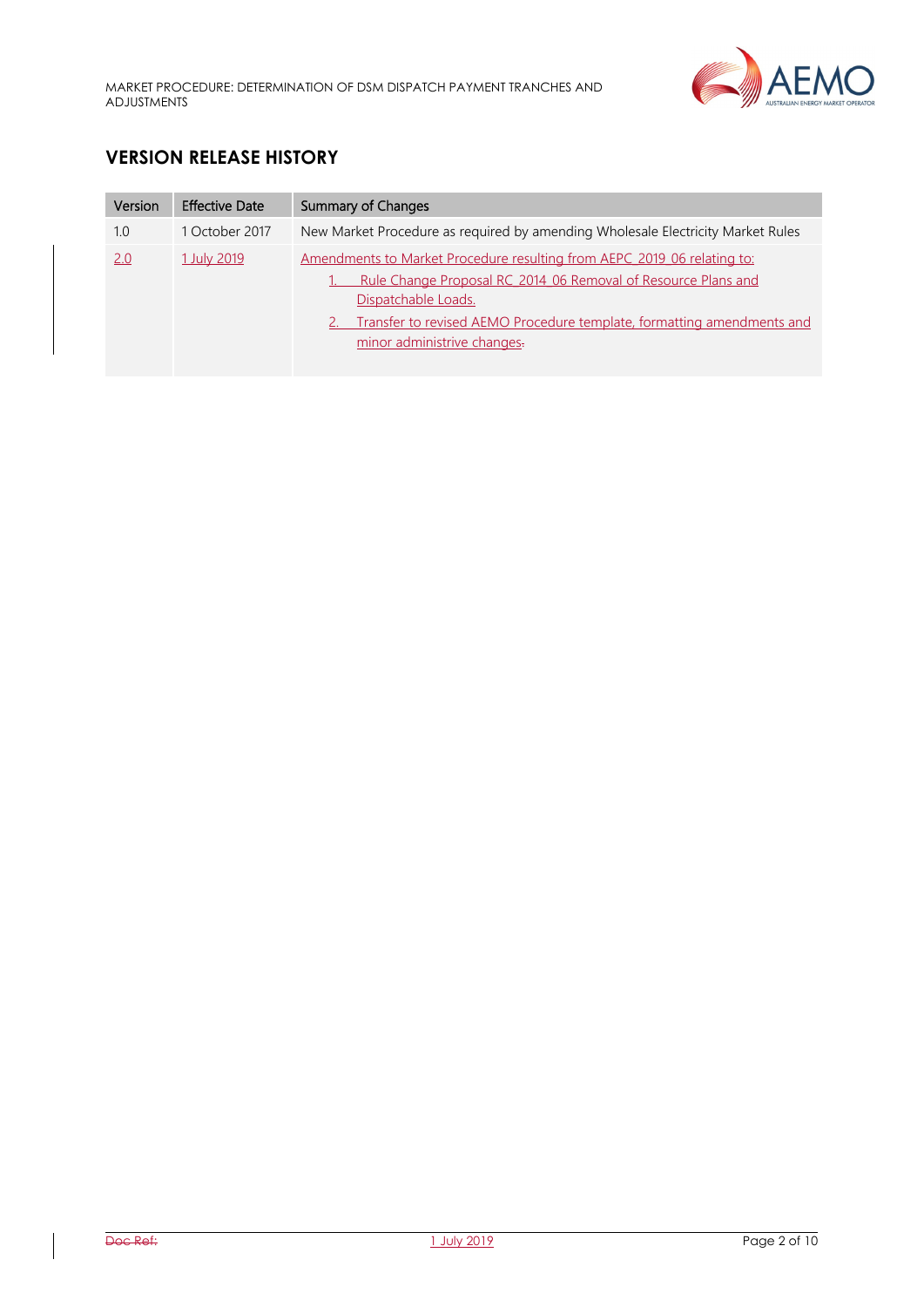

# **CONTENTS**

|                 | <b>INTRODUCTION</b>                                                                           | 5  |
|-----------------|-----------------------------------------------------------------------------------------------|----|
| 1.1             | Purpose and scope                                                                             | 5  |
| 1.2             | Definitions and interpretation                                                                | 5  |
| 1.3             | <b>Related documents</b>                                                                      | 6  |
|                 | METHODOLOGY FOR DETERMINING TRANCHE 2 AND TRANCHE 3 DSM DISPATCH PAYMENTS                     | 8  |
| 2.1             | Rule requirement                                                                              | 8  |
| 2.2             | Methodology                                                                                   | 8  |
| 3.              | METHODOLOGY FOR THE ADJUSTMENT OF DSM CAPACITY CREDIT RELATED THRESHOLDS                      |    |
|                 | AND VARIABLES DURING A CAPACITY YEAR                                                          | 9  |
| 3.1             | Rule requirement                                                                              | 9  |
| 3.2             | Methodology                                                                                   | 10 |
|                 | <b>Procedure Overview</b>                                                                     |    |
| <del>1.1.</del> | Relationship with the Wholesale Electricity Market Rules                                      |    |
| <u>1.2.</u>     | Interpretation                                                                                |    |
| 4.3             | Purpose and application of this Procedure                                                     |    |
|                 | Associated documents                                                                          |    |
| <u>1.5.</u>     | Terminologies and Definitions                                                                 |    |
|                 | Methodology for determining Tranche 2 and tranche 3 DSM Dispatch Payments                     | 5  |
| 2.1             | Rule requirement                                                                              |    |
|                 | <b>Methodology</b>                                                                            | 6  |
|                 | Methodology for the adjustment of DSM Capacity Credit related tHresholds and variables during |    |
|                 | a capacity year                                                                               |    |
|                 | Rule requirement                                                                              |    |
| 3.2             | Methodology                                                                                   |    |

 $\overline{a}$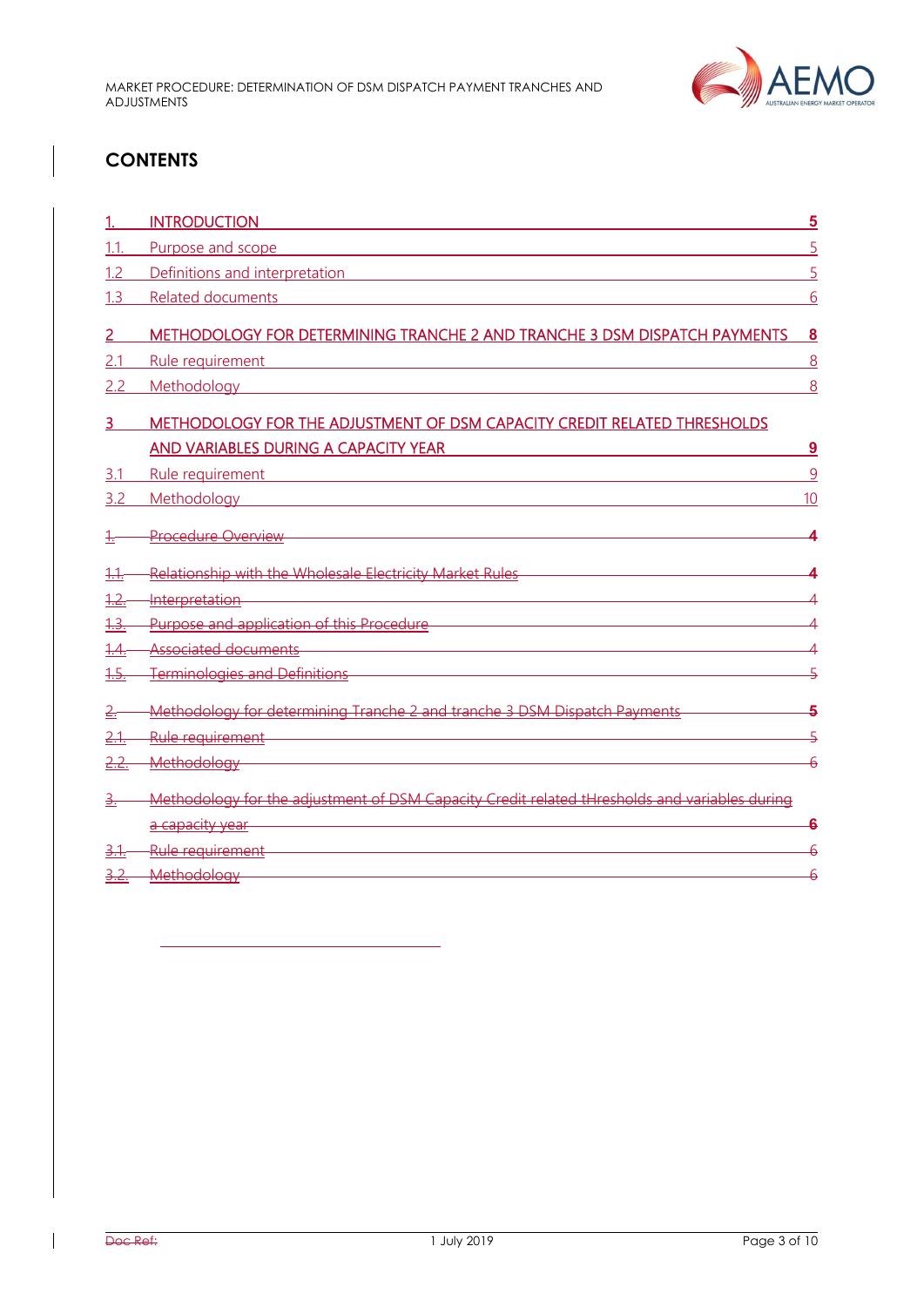

 $\overline{\phantom{a}}$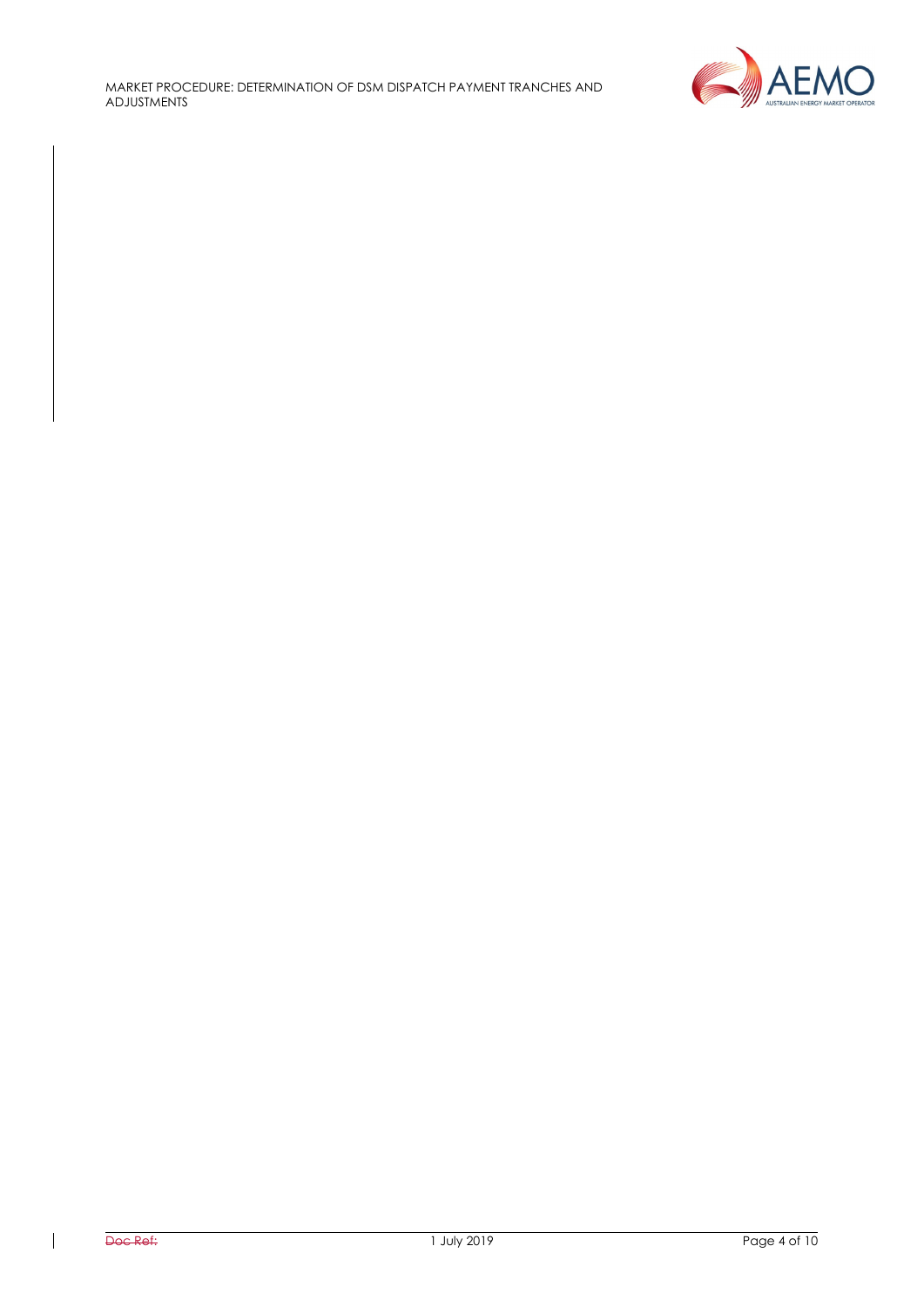MARKET PROCEDURE: DETERMINATION OF DSM DISPATCH PAYMENT TRANCHES AND ADJUSTMENTS



# **1. INTRODUCTION**

## **1.1. Purpose and scope**

- 1.1.1 This is the Determination of DSM Dispatch Payment Tranches and Adjustments Procedure made under clauses 6.17.6B and 6.17.6F of the Wholesale Electricity Market Rules (WEM Rules).
- 1.1.2 This Procedure has effect only for the purposes set out in the WEM Rules and the WEM Rules prevail over these Procedures to the extent of any inconsistency.
- 1.1.3 The purpose of this Procedure is to describe:
	- (a) The methodology used to calculate Tranche 2 DSM Dispatch Payments and Tranche 3 DSM Dispatch Payments for Demand Side Programmes; and
	- (b) The Procedure for adjusting the thresholds which determine the Non-Balancing Facility Dispatch Instruction Payment and also the values of Cumulative Annual DSM Dispatch or Calculated DSP Quantity (or both) on a proportional basis if the number of DSM Capacity Credits assigned to a Demand Side Programme changes during the Capacity Year.
- 1.1.4 This Procedure applies to AEMO (including in its capacity as System Management) and other Rule Participants.

## **1.2 Definitions and interpretation**

## **1.2.1 Glossary**

Terms defined in the WEM Rules have the same meanings in this Procedure unless otherwise specified in this clause.

The words, phrases and abbreviations in the table below have the meanings set out opposite them in the table when used in this Procedure.

| Term                                                 | Definition                                                                                                                                                                                                                                                                                           |
|------------------------------------------------------|------------------------------------------------------------------------------------------------------------------------------------------------------------------------------------------------------------------------------------------------------------------------------------------------------|
| <b>DSP Dispatch Instruction</b><br>Payment (DSP DIP) | A subset of the Non-Balancing Facility Dispatch Instruction Payment. It is the dispatch<br>payment for a Demand Side Programme for a Trading Interval, determined in<br>accordance with clauses 6.17.6C to 6.17.6E (This excludes any dispatch payments to<br>Dispatchable Loads)                    |
| <b>DSM</b>                                           | Demand Side Management: A type of capacity held in respect of a Facility connected<br>to the SWIS; specifically, the capability of a Facility connected to the SWIS to reduce its<br>consumption of electricity through the SWIS, as measured at the connection point of<br>the Facility to the SWIS |

## **1.2.2 Interpretation**

The following principles of interpretation apply to this Procedure unless otherwise expressly indicated:

- (a) references to time are references to Australian Western Standard Time.
- (b) terms that are capitalised, but not defined in this Procedure, have the meaning given in the WEM Rules;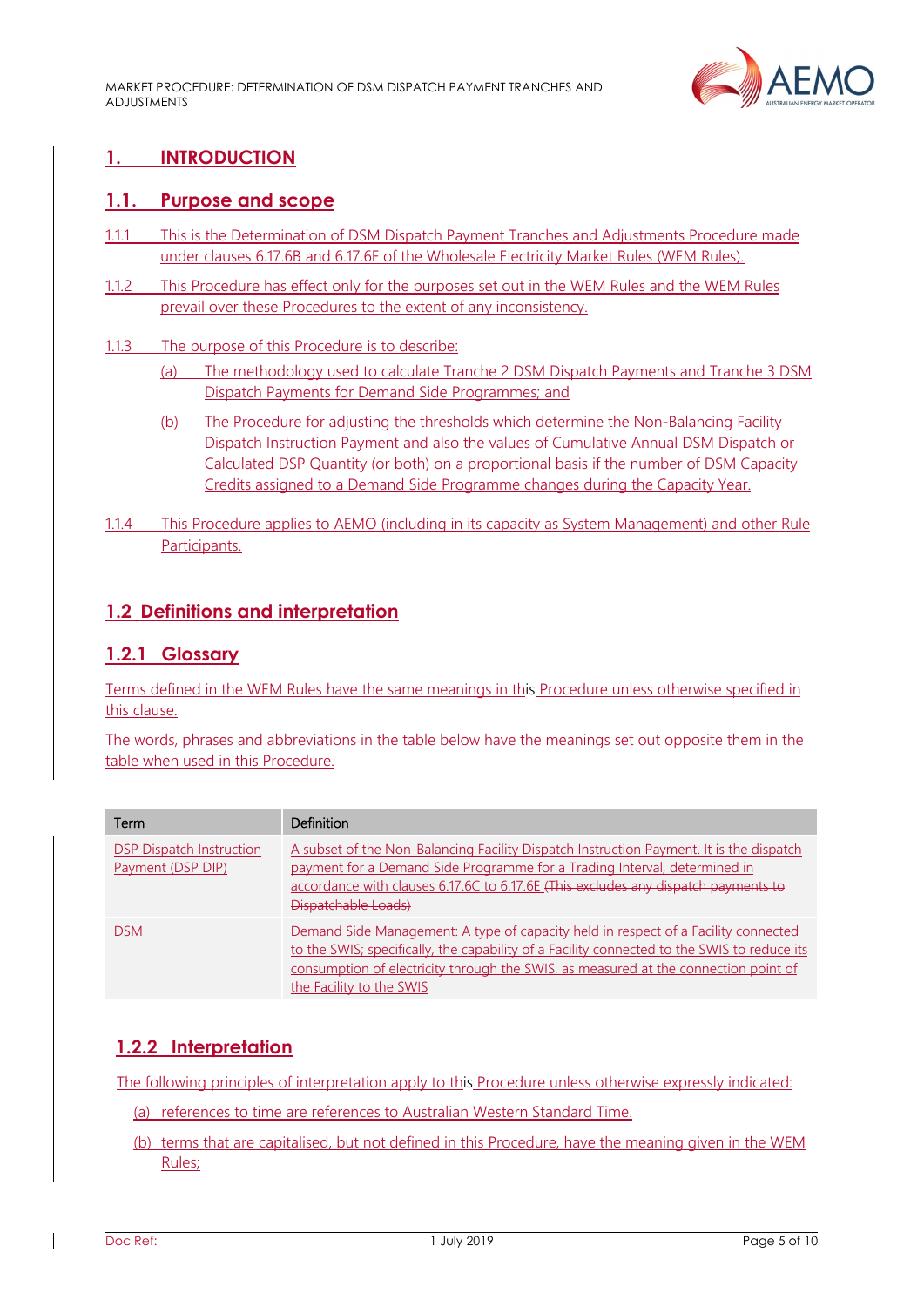

- (c) to the extent that this Procedure is inconsistent with the WEM Rules, the WEM Rules prevail to the extent of the inconsistency;
- (d) a reference to the WEM Rules or Market Procedures includes any associated forms required or contemplated by the WEM Rules or Market Procedures; and
- (e) words expressed in the singular include the plural and vice versa

# **1.21.3 Related documents**

The following Market Procedures, Power System Operation Procedures and market documents (available on the Market Web Site<sup>1</sup>) provide background information to this Procedure:

| Reference | <b>Title</b>                                                                                         |
|-----------|------------------------------------------------------------------------------------------------------|
|           | Market Procedure: Determination of Expected DSM Dispatch Quantity and<br><b>DSM</b> Activation Price |
|           | Market Procedure: Settlement                                                                         |

## **1. PROCEDURE OVERVIEW**

## **1.3 Relationship with the Wholesale Electricity Market Rules**

- 1.3.1 This Market Procedure: Determination of DSM Dispatch Payment Tranches and Adjustments (Procedure) is developed in accordance with clauses 6.17.6B and 6.17.6F of the Wholesale Electricity Market Rules (WEM Rules).
- 1.3.2 Reference to particular WEM Rules within the Procedure, which are in bold and square brackets [Clause XX], are current as of 1 October 2017. These references are included for convenience only and are not part of this Procedure.

## **1.4 Interpretation**

#### **1.4.1 In this Procedure:**

- (a) Terms that are capitalised but not defined in this Procedure have the meaning given in the WEM Rules.
- (b) To the extent that this Procedure is inconsistent with the WEM Rules, the WEM Rules prevail to the extent of the inconsistency.
- (c) A reference to the WEM Rules or Market Procedures includes any associated forms required or contemplated by the WEM Rules or Market Procedures.
- (d) Words expressed in the singular include the plural or vice versa.

l

<sup>&</sup>lt;sup>1</sup> Available at http://aemo.com.au/Electricity/Wholesale-Electricity-Market-WEM/Procedures.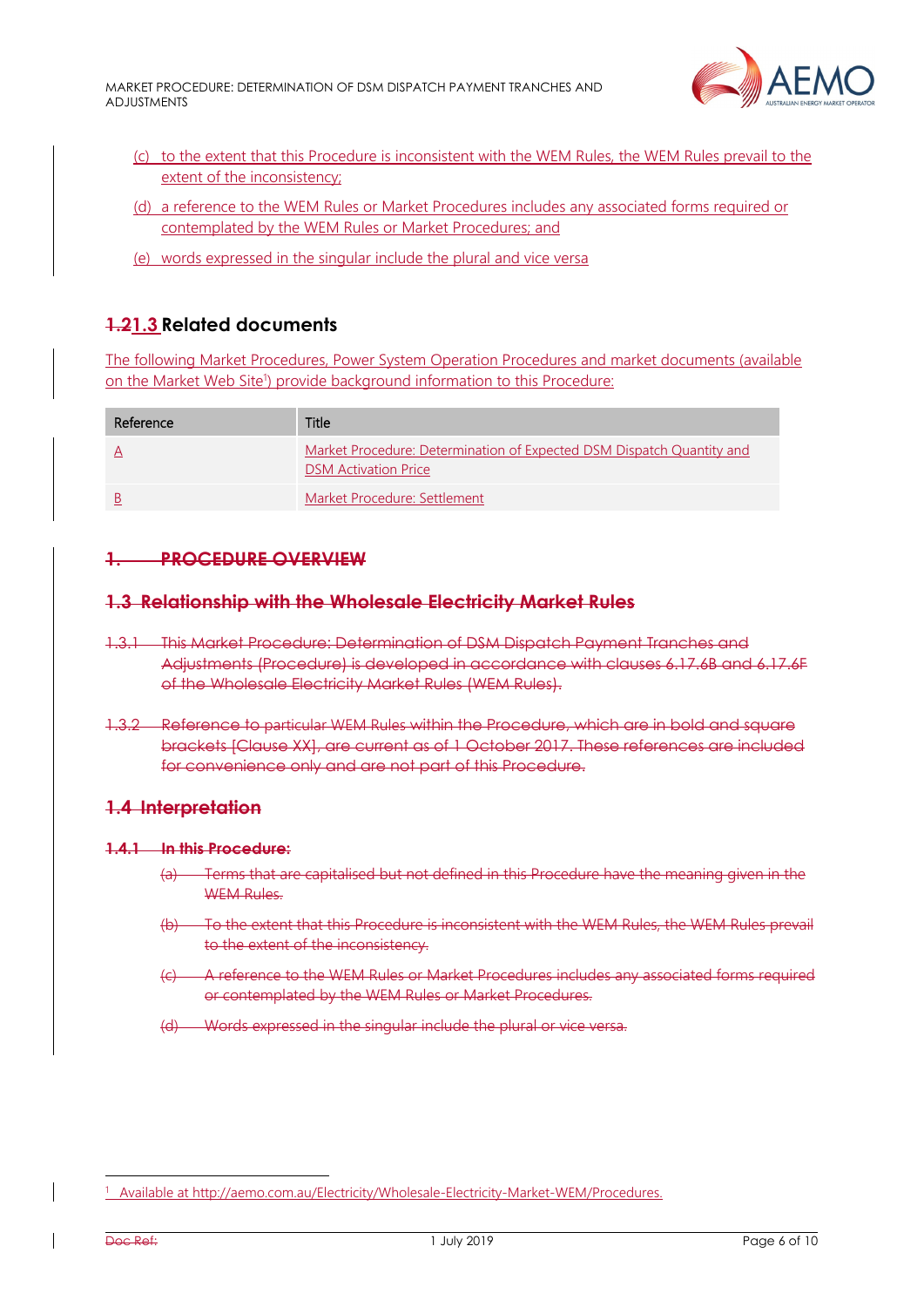MARKET PROCEDURE: DETERMINATION OF DSM DISPATCH PAYMENT TRANCHES AND ADJUSTMENTS



## **1.5 Purpose and application of this Procedure**

#### **1.5.1 The purpose of this Procedure is to describe:**

- (a) The methodology used to calculate Tranche 2 DSM Dispatch Payments and Tranche 3 DSM Dispatch Payments for Demand Side Programmes; and
- (a) The procedure for adjusting relevant calculation parameters if the number of DSM Capacity Credits assigned to a Demand Side Programme changes during the Capacity Year.
- **1.5.2** This Procedure applies to AEMO (including in its capacity as System Management) and other Rule Participants**.**

## **1.6 Associated documents**

#### **1.6.1 The following Market Procedures (available on the Market Web Site2) provide background information to this Procedure:**

(a) Determination of Expected DSM Dispatch Quantity and DSM Activation Price.

- (b) Settlement.
- $\text{Re}$  The Power System Operation Procedure relating to clause 7.13.5 (b).<sup>3</sup>

## **1.7 Terminologies and Definitions**

#### **1.7.1 A word or phrase defined in the Electricity Industry Act, the WEM Regulations, or the WEM Rules has the same meaning when used in this Procedure.**

#### **1.7.2 In addition, the following defined term has the meaning given.**

#### **Table 1 Defined Terms**

| <b>Term</b>                                          | <b>Definition</b>                                                                                                                                                                                                                                                                   |
|------------------------------------------------------|-------------------------------------------------------------------------------------------------------------------------------------------------------------------------------------------------------------------------------------------------------------------------------------|
| <b>DSP Dispatch Instruction Payment</b><br>(DSP DIP) | A subset of the Non-Balancing Facility Dispatch Instruction Payment. It is the<br>dispatch payment for a Demand Side Programme for a Trading Interval,<br>determined in accordance with clauses 6.17.6C to 6.17.6E. (This excludes any<br>dispatch payments to Dispatchable Loads.) |

l

<sup>&</sup>lt;sup>2</sup> http://aemo.com.au/Electricity/Wholesale-Electricity-Market-WEM/Procedures.

<sup>&</sup>lt;sup>3</sup> At the time of publication the Power System Operation Procedure relating to clause 7.13.5 (b) had not been published.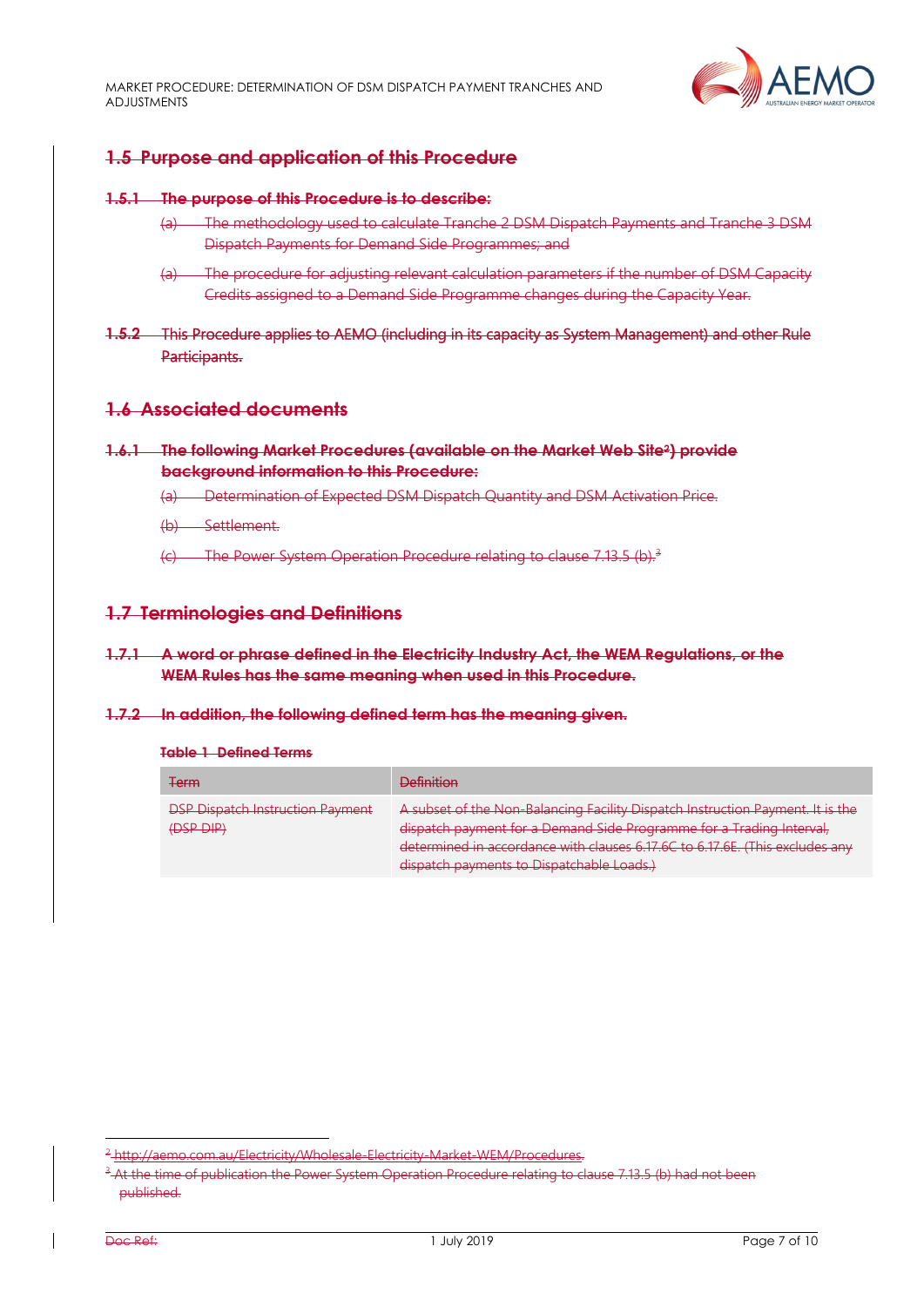

# **2 METHODOLOGY FOR DETERMINING TRANCHE 2 AND TRANCHE 3 DSM DISPATCH PAYMENTS**

## **2.1 Rule requirement**

- 2.1.1 AEMO must calculate the DSP Dispatch Instruction Payment (DSP DIP), for Market Participant p and Trading Interval t of Trading Day d as the sum over all Demand Side Programmes registered to Market Participant p of the amount that is the product-sum of [Clause 6.17.6(c)]:
	- (a) the Tranche 2 DSM Dispatch Payments; and
	- (b) the Tranche 3 DSM Dispatch Payments.
- 2.1.2 AEMO must determine the DSP DIP subject to clauses 6.17.6D and 6.17.6E as follows [Clause 6.17.6C]:
	- (a) (Tranche 1) while the Demand Side Programme's Cumulative Annual DSM Dispatch for a Capacity Year is less than or equal to the Demand Side Programme's Calculated DSP Quantity – the DSP DIP for each MWh of Deemed DSM Dispatch is zero;
	- (b) (Tranche 2) once the Demand Side Programme's Cumulative Annual DSM Dispatch for a Capacity Year exceeds the Demand Side Programme's Calculated DSP Quantity – the DSP DIP for each MWh of Deemed DSM Dispatch is the Extra Consumption Decrease Price, as specified in Standing Data, until:
		- i. an amount equal to:
			- A. the sum, across all 12 months in the Capacity Year, of all the amounts payable (or anticipated to become payable) in respect of the Demand Side Programme as "DSM Capacity Payments (p,m)" under clause 9.7.1A of the WEM Rules;

plus

B. the aggregate of all DSP DIP received by the Demand Side Programme up to that time in the Capacity Year,

equals or exceeds

- ii. an amount equal to the Reserve Capacity Price multiplied by an amount equal to the number of the Demand Side Programme's DSM Capacity Credits; and
- (c) (Tranche 3) thereafter until the end of the Capacity Year the DSP DIP for each MWh of Deemed DSM Dispatch is the Consumption Decrease Price, as specified in Standing Data.

# **2.2 Methodology**

- 2.2.1 The formula to determine the relevant Tranche for the Deemed DSM Dispatch of a DSP in a Trading Interval is specified in step 2.1.2 of this Procedure and *EC*lause 6.17.6C of the WEM Rules.
- 2.2.2 The methodology to calculate the Tranche 2 DSM Dispatch Payment and the Tranche 3 DSM Dispatch Payment is specified in step 2.1.2 of this Procedure and cfClause 6.17.6Cl b) and (c) of the WEM Rules.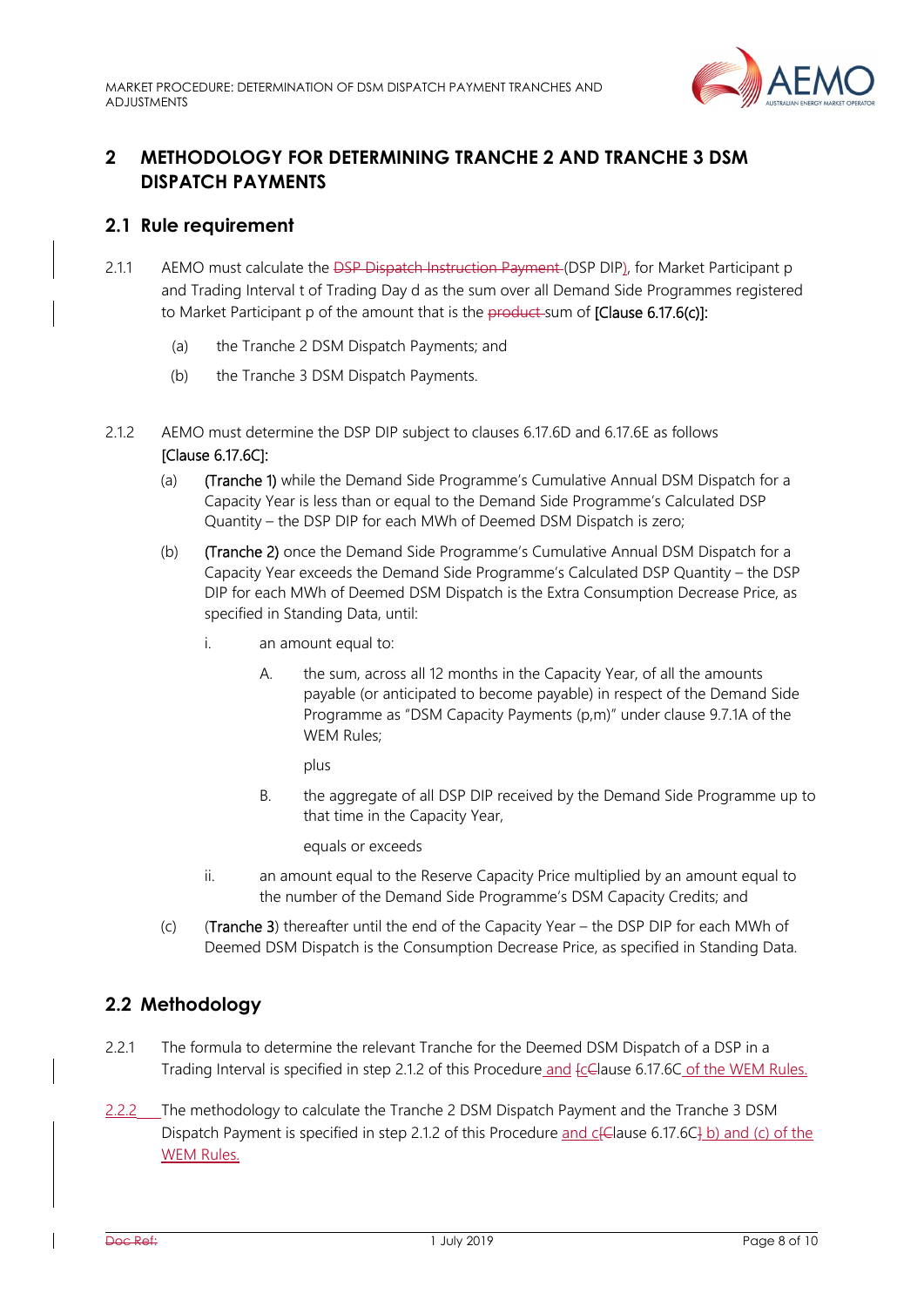

# **3 METHODOLOGY FOR THE ADJUSTMENT OF DSM CAPACITY CREDIT RELATED THRESHOLDS AND VARIABLES DURING A CAPACITY YEAR**

## **3.1 Rule requirement**

- 3.1.1 If the number of DSM Capacity Credits assigned to a Demand Side Programme changes during a Capacity Year, then either or both of:
	- (a) the thresholds for Tranche 1 and Tranche 2 described in steps 2.2.12.2.1(a) and 2.2.12.2.1(a)(b), which determine whether the DSP DIP is to be calculated under step 2.2.1(a), (b) or (c); and
	- (b) the values of Cumulative Annual DSM Dispatch or Calculated DSP Quantity (or both) for the Demand Side Programme for the Capacity Year,

are to be adjusted on a proportional basis in accordance with steps 3.2.1 to 3.2.5 of this Procedure [Clause 6.17.6E].